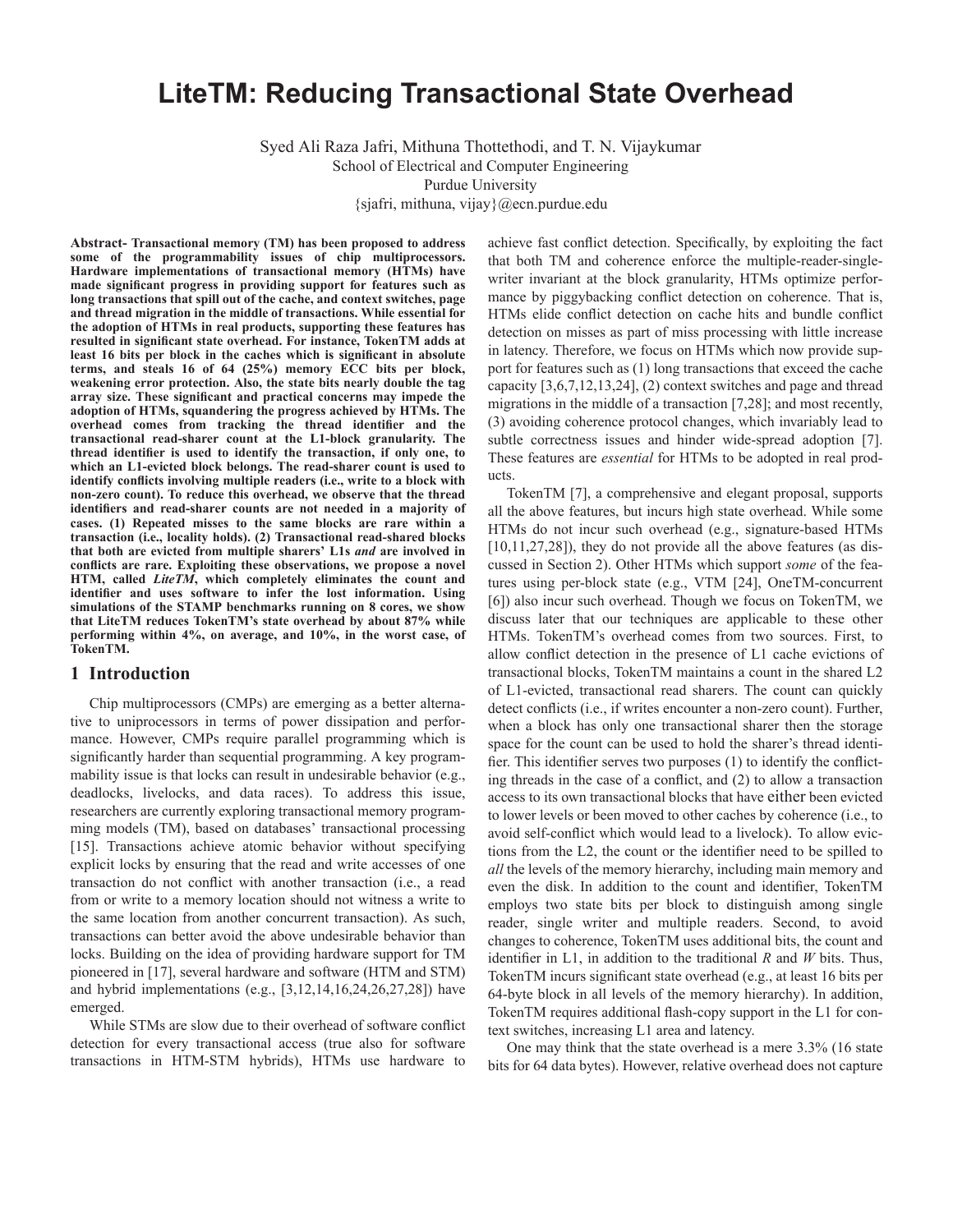the following two concerns. First, to retrieve the transactional state with the data in memory in one access, TokenTM and other HTMs advocate stealing some of the memory ECC bits to hold the state. (Storing transactional state in regular memory would preserve ECC but require two accesses which would increase bandwidth pressure.) However, stealing as many as 16 bits weakens error protection (e.g., 16 bits correspond to 25% of the 64 SECDED bits per 64-byte blocks), a concern in soft- and hard-error-prone scaled technologies. Second, an overhead of 16 bits per block in L1 and L2 is significant in absolute terms. For instance, such overhead is equivalent to nearly doubling the tag array in a system with 40-bit physical addresses and 32-KB L1 and 8-MB L2. Because HTMs target commodity multicores where cost is a first-order constraint (as opposed to niche products where high-cost mechanisms may be acceptable), this overhead is a concern. Moreover, as cache and memory size scale in future generations, L1 block sizes are likely to remain around 64 bytes, causing the absolute overhead to grow considerably. These significant and practical concerns may impede the adoption of HTMs in real products, squandering the progress achieved by HTMs.

We propose a novel HTM, called *LiteTM*, to reduce the state overhead of the read-sharer count and thread identifier while supporting all the above features and maintaining high performance. Because the state bits are fundamental to guaranteeing transactional semantics, naively shrinking the state to fewer bits would violate correctness. Any such state reduction needs careful techniques to infer the lost information. LiteTM is based on the key observation that the counts and identifiers are needed neither for conflict detection in all cases nor for identifying conflicting transactions in a majority of cases. Consequently, we completely eliminate the counts and identifiers from the entire memory hierarchy and use software to handle the rest of the cases. LiteTM employs only two state bits per block in L1, L2, and main memory, which are adequate for hardware conflict detection. This overhead corresponds to only 3.3% of the 64 SECDED bits per 64-byte block compared to TokenTM's 25%. Additionally, there is no flash-copying in L1. LiteTM is a new design point in the spectrum of HTMs' hardware-software functionality split. TokenTM uses software to rollback program state upon aborts and to clear transactional state of L1-evicted blocks upon both commits and aborts, while detecting conflicts and identifying conflicting transactions in hardware. In contrast, LiteTM pushes the hardware-software split more towards software and decouples key parts of conflict handling for L1-evicted blocks; conflict detection is still in hardware but the conflicting transactions are identified in software using transactional logs. This decoupling is fundamental and can be applied to reduce the state overhead of other unbounded HTMs with perblock state (e.g., VTM, OneTM-concurrent). Because conflict detection is in hardware for all accesses, LiteTM provides strong atomicity. While LiteTM may seem like another HTM-STM hybrid, there is a key difference: conventional hybrids switch an *entire* transaction from HTM to STM when even a single transactional block is evicted from the L1, whereas LiteTM uses software *only for the L1-evicted blocks* while continuing to use hardware for L1-resident blocks. Because STMs detect conflicts in software incurring significant overhead for *every* access, conventional hybrids incur significant overhead as they switch to STM on routine hardware events like evictions. In contrast, LiteTM uses software only for evicted blocks, performing close to HTMs.

Targeting the read-sharer count, we observe that transactional read-shared blocks that both are evicted from multiple sharers' L1s *and* are involved in conflicts are rare. As mentioned above, the read-sharer count enables fast detection of such conflicts. However, eliminating the count poses a hurdle for clearing L2's and memory's transactional state in the uncommon case of read-shared L1-evicted blocks; without the count, we do not know when the last of the sharers commits or is aborted. To address this issue, we employ a novel *lazy clearing* in software by walking the logs of all the current transactions upon a conflict on an L1-evicted block. Because such all log-walks are expensive, we ensure that this case remains uncommon. LiteTM's two state bits in L2 and memory encode states that isolate the more common cases of single reader or writer for a block, where the state is cleared when the single reader or writer commits or aborts. The lazy clearing in OneTMconcurrent [6] refers to the *lazy update of the thread identifier* without any log-walks and works only in the restricted case where at most one transaction may spill out of L1. In contrast, LiteTM's *lazy clearing of transactional state* handles the general case of multiple, spilled transactions, requiring all log-walks. Furthermore, OneTM's requirement of an identifier per block is not removed by the lazy update.

Targeting the thread identifier, which exists only in singlesharer cases (multi-sharer cases have the count), we observe that both uses of the identifier — to identify conflicting transactions and to allow a transaction to access its own blocks — are uncommon. For the first use, most conflicts occur for in-L1-cache blocks where the conflicting transactions are trivially identified by the caches involved in the conflict. For the less-common conflicts on evicted blocks, we identify the conflicting transactions in software by walking all the transactions' logs (as also done in TokenTM in extremely rare cases). For the second use, we observe that repeated misses to the same blocks are rare within a transaction (i.e., locality holds). For the infrequent case of a transaction accessing its own evicted block, we employ a novel *self log-walk* to check the transaction's own read and write sets.

Finally, targeting TokenTM's *R*, *W*, and additional bits in L1, we observe that we can leverage coherence for implicitly differentiating between reads and writes in the common case, without explicitly using *R* and *W* (not differentiating would lead to many false conflicts, as seen in some STAMP benchmarks)*.* Accordingly, LiteTM uses a single *T* bit and employs the novel idea that *conservatively but closely* approximates *W* by combining L1 'Modified' coherence state and the *T* bit. That is, a modified block with the *T* bit set is considered as transactionally written. Because Modified and *T* combination is a superset of *W*, this *W-approximation* does not miss any real conflicts. However, false conflicts are possible but only in uncommon cases which we explain later.

The key contributions of this paper are:

- **•** LiteTM compensates for the loss of information in terms of separate *R* and *W* bits, the read-sharer count, and the thread identifier, respectively, via the following novel ideas: (1) *Wapproximation* for L1-resident blocks, (2) lazy clearing of transactional state in L2 and memory, (3) self log-walk to identify a transaction's own blocks;
- **•** Using simulations of the STAMP benchmarks running on 8 cores, we show that LiteTM reduces TokenTM's state overhead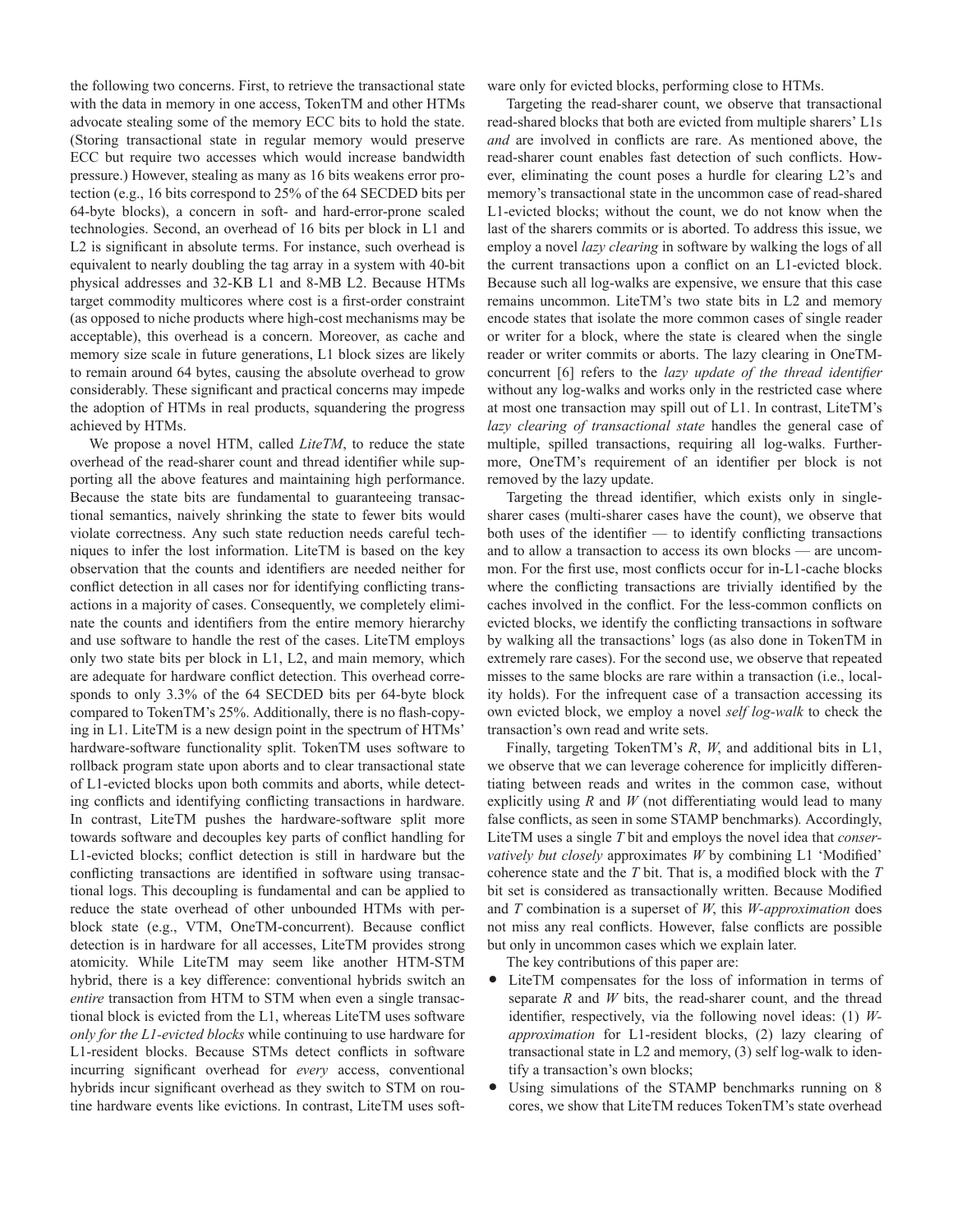by about 87% while performing within 4%, on average, and 10%, in the worst case, of TokenTM. LiteTM uses two bits per block in L1, L2, and main memory, whereas TokenTM uses 19 bits in L1, and 16 bits in L2 and memory. In contrast, STMs and HTM-STM hybrids need at least one bit per block in L1, L2, and memory for strong atomicity and an upper bound on hybrids' performance shows at least 44% average performance degradation over TokenTM.

The rest of the paper is organized as follows. In Section 2, we contrast LiteTM to previous proposals. We describe TokenTM in Section 3 and LiteTM in Section 4. We describe our experimental methodology in Section 5. We discuss our experimental results in Section 6 and conclude in Section 7.

# **2 Related Work**

Conceptually, TMs maintain metastate in a matrix of memory blocks (rows) and threads (columns) where each entry records read and write accesses for a block-thread pair. The key challenge in making TM support fast is that each access (transactional and nontransactional) requires a lookup of the entire row for the memory block to check for conflict across threads followed by an update of the row with the access, whereas a transaction commit or abort requires clearing of the entire column holding the thread's transactional state. However, quick access to the entire matrix indexed by both rows and columns is hard to implement. To address this issue, HTMs exploit the fact that both TM and coherence enforce the multiple-reader-single-writer invariant at the block granularity to employ the crucial performance optimization of piggybacking conflict detection on coherence (i.e., the functional equivalent of rowlookup in our matrix analogy). In addition to optimizing conflict detection, HTMs optimize clearing of transactional state on commits and aborts by flash-clearing the state in the cache whenever all the transactional data fits in the cache (i.e., the column-clear in our matrix analogy). While "coherence+flash-clear" offers a natural way to implement the TM matrix for the case when all transactional state is within the caches, the conceptual 2-D matrix model is impractical when we consider virtualizing TM implementations to accommodate blocks that are evicted and threads that are context switched in/out.

Early solutions maintain spilled transactional metastate in custom hardware or software structures which caused significant hardware complexity [3] or software overhead [12,24]. More recent TM implementations commonly rely on one of two common simplifications. The first approach uses signature-based TM implementations effectively maintain the entire column (per-thread read/ write sets) in hash-based Bloom-filter signatures [10,11,27,28]. They do not maintain any per-block information. Such implementations that omit per-block transactional state are not scalable in (a) system size, since conflict detection requires comparison with signatures of all other threads, which inherently requires broadcast across all hardware thread contexts to effectively lookup the peraddress state across all threads, and (b) read/write set sizes, since large transactions cause signature saturation which results in a sharp performance loss when transactions are large [7]. One may think that signature saturation may be eliminated by increasing the size of the signature. However, hardware limitations prevent hash signatures that are large enough to avoid saturation because large

signatures slow down *all* accesses [25].

An alternative approach to avoid the signature saturation problem is to associate some state with each memory/cache block (e.g., VTM [24], OneTM-concurrent [6], and TokenTM [7]). As a natural consequence of maintaining per-block state, commits may become slower since the transactional state associated with that transaction (the column in the matrix) that has spilled to memory must be cleared one-at-a-time (unlike cache-bits which may be flash cleared). Although VTM stores per-block metadata, the metadata is not co-located with the corresponding memory block. Instead the metadata is spilled to separate global table (called XADT) that must be searched for conflict detection. In addition to the slow-commit problem, XADT searches slow down conflict detection for all accesses in the presence of any spilled metadata (although some searches may be avoided by using a Bloom filter). OneTM-concurrent overcomes the slow-commit problem by limiting concurrency to at most one overflowed transaction which enables logical clearing of metastate by keeping track of the current overflowed transaction. Metastate of older transactions is implicitly invalid and may be cleared lazily. TokenTM may be viewed as a generalization of OneTM-concurrent that allows multiple "spilled" transactions simultaneously. Unfortunately, both TokenTM and OneTM-concurrent require large amounts of transactional state (16 bits per L1 block). LiteTM's state reduction techniques are applicable to unbounded HTMs with per-block state (e.g, TokenTM, VTM, OneTM-concurrent).

Finally, hybrid TMs use HTM-based execution as a preferred fast-path and fall-back on a slower STM upon virtualization events (e.g., replacements and context-switch) [14,19]. The limited HTMs in hybrids, though simpler because the HTMs do not need to support virtualization, may add significant hardware complexity (e.g., MetaTM [18] requires coherence changes). Further, hybrid TMs may not achieve strong atomicity (e.g., provide only single global lock isolation [14,18,19]) without additional per-block state (e.g., using UFO [5]). In contrast, LiteTM offers strong atomicity and outperforms hybrids by a significant margin while requiring modest additional state overhead.

# **3 TokenTM: Background**

While our techniques are generic and applicable to other HTMs that use per-block state (e.g., VTM [24], OneTM-concurrent [6]), we choose TokenTM as the base scheme to describe the details of LiteTM because TokenTM comprehensively supports all the features described in Section 1. This choice allows to demonstrate that LiteTM can also support all the features while incurring less state overhead and maintaining high performance.

TokenTM maintains the invariant of multiple readers and single writer for transactional blocks. TokenTM implements the invariant by using an abstraction based on *tokens*, where (1) a transactional read to a block must acquire a token for the block; (2) a transactional write to a block must acquire all the tokens for the block; (3) a transaction commit or abort releases all the tokens acquired during the transaction. Read-write conflicts are detected when a read or a write cannot acquire its requisite number of tokens because a conflicting access already holds some or all of the tokens. TokenTM employs LogTM's transaction log [22] to maintain a transaction's read and write sets, and the previous version of the memory state to rollback memory state upon transaction aborts.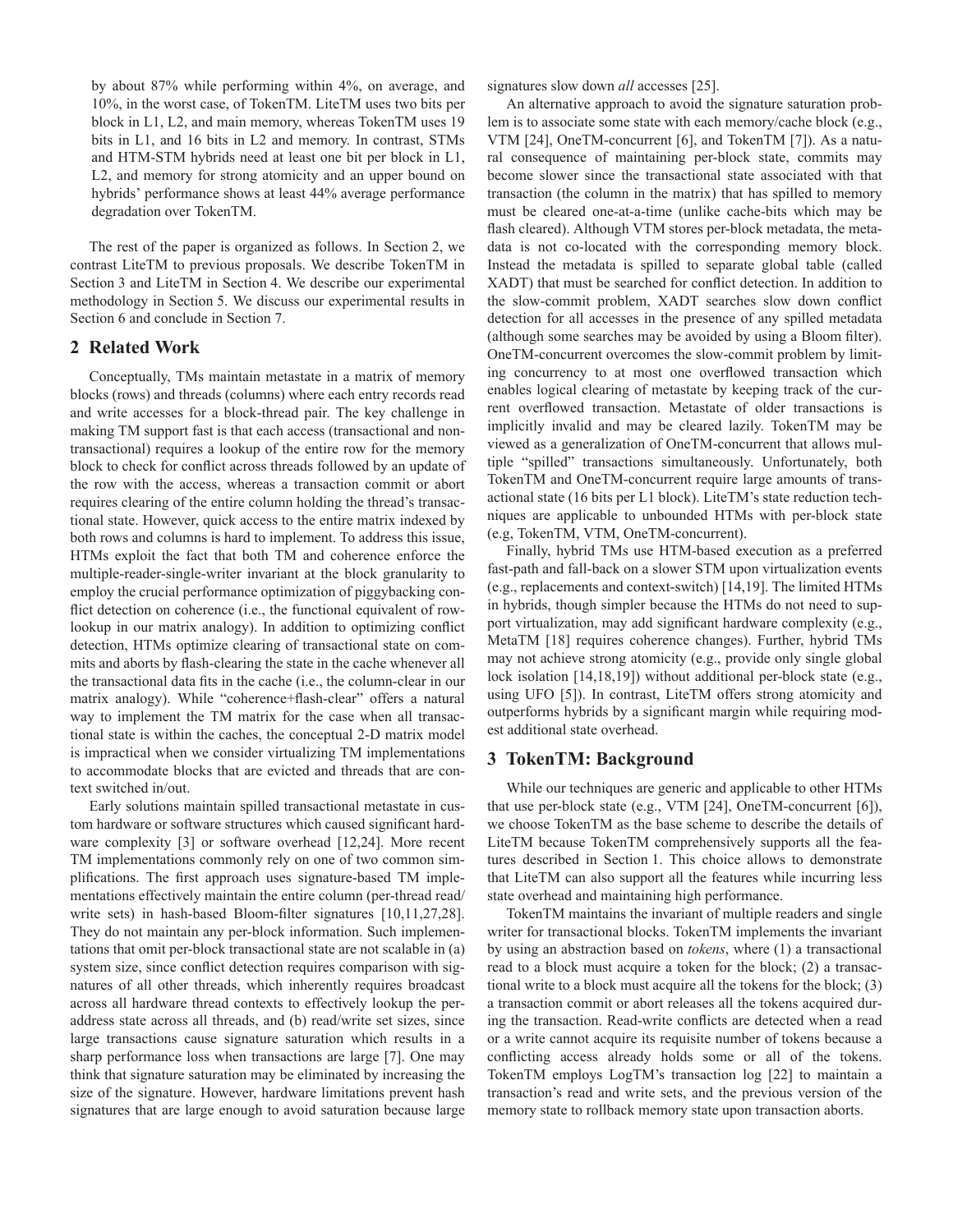

# **FIGURE 1: TokenTM Transactional State**

TokenTM addresses two key issues. First, TokenTM allows long transactions, that may evict transactional blocks from the cache, by pushing transactional state all the way to memory, as shown in Figure 1. While this idea was previously proposed in OneTM which allows only one transaction to spill out of cache, TokenTM generalizes OneTM to allow more than one transaction to spill. Second. TokenTM provides TM support without changing the coherence protocol by using two techniques called *token fusion* and *fission*.

Despite the name, TokenTM does not *require* token coherence. The implementation for TokenTM in [7] assumes a conventional directory-based coherence protocol for private L1s with a shared L2. While every transactional access needs to acquire the appropriate number of tokens, piggybacking on coherence allows cache *hits* "to generate" token(s) locally. Such generation does not lead to undetected conflicts because both coherence and TokenTM enforce multiple-readers-single-writer invariant so that any conflicting access must trigger a global coherence event. TokenTM piggybacks on this event to detect the tokens held by other transactions and thus the conflict. Any non-conflicting transactional cache miss simply receives the data (via coherence) and the appropriate tokens. All acquires of tokens (reads or writes) are logged. TokenTM maintains a read bit (*R*) and a write bit (*W*) per L1 block *to signify* the holding of one token for a read and all the tokens for a write (first row under TokenTM column in Table 1). Transaction commit or abort releases the tokens by clearing the *R* and *W* bits using hardware in some cases and software handlers in the rest. All TM-related software functionality is implemented via *escape actions* [23].

We provide a high-level summary of TokenTM's state in Table 1. However, because TokenTM's state ensures transactional semantics in TokenTM and because our purpose is to reduce the state, a high-level description alone would not suffice. Any detailed description would inevitably involve some subtle correctness issues. The rest of the section gives some of these details.

## **3.1 Fusion and Fission**

It is relatively easy to see that the acquire and release of tokens in non-conflicting cases can be done without changing the coherence protocol. While some previous HTMs, such as LogTM [22], handle conflicts via nacks which require protocol changes and rollbacks to break deadlocks of mutually-nacking transactions, TokenTM employs fusion of tokens to ensure that the coherence protocol remains unchanged even on conflicting accesses. The nochange stipulation requires that coherence actions should *complete as usual even on conflicts* (nacks disallow coherence completion

creating potential for deadlocks). A key point here is that though coherence actions complete, the conflicting access does *not* complete and instead raises an access-fault exception which performs conflict resolution (i.e., rollback of a conflicting transaction). Coherence completion requires that the previously-acquired tokens of the conflicting block must be kept intact *through* the conflict so that the tokens are released properly either by a commit or abort. We explain how fusion achieves this goal by considering the three cases of conflicts: reads-followed-by-write, write-followed-byread, and write-followed-by-write.

In a reads-followed-by-write conflict (writer and readers in different cores), the writer invalidates the readers as usual. However, the readers' tokens should not be lost in the invalidated blocks (so the tokens can be released properly in either case of the readers committing or aborting) and the conflict should be detected. To these ends, the readers' tokens are sent to the writer in the invalidation-acknowledgement payloads. Note that adding bits to payloads does not constitute a protocol change as long as there are no changes to states or transitions which are what raise correctness issues. The writer fuses the readers' tokens into its modified block and flags a conflict. Though the readers' tokens are physically present in the writer's block, the tokens belong to the readers and cause the write to fault. The writer proceeds only after the conflict is resolved assuming the writer is not aborted in the resolution. To record the readers' tokens in the writer's block, TokenTM uses the *R'* bit (for single reader), the  $R^+$  bit (for multiple readers), and holds the thread identifier for single sharer or the read-sharer count for multiple readers (Figure 1 and second and third rows in Table 1) As part of the conflict handling, if the readers are aborted then their tokens are released (i.e., the *R'* in the writer's block is cleared or the read-sharer count is decremented) allowing the writer to acquire all the tokens and proceed. Or if the writer is aborted then there are no tokens to be released because none were acquired (the write did not complete).

In a write-followed-by-read conflict (writer and readers in different cores), the writer's token goes to the reader and sets the W' bit and the thread identifier to indicate a conflict, analogous to the R' bit (second row in Table 1). In addition, as part of the modifiedblock writeback, the state bits and thread identifier in the L2 are updated to prevent *new* reads before the writer commits or aborts. We explain the state bits in the L2 later in Section 3.3. A write-followed-by-write conflict is handled similarly.

While fusion involves many cases as described above, fission is for the relatively-easy case of readers joining non-conflicting sharing where new tokens are "generated" on the fly.

#### **3.2 Commits and Aborts**

Because fusion occurs only on conflicts without which a transaction's blocks remain in the cache (assuming no evictions which we handle a little later), commit of a transaction that does not encounter any conflicts in its lifetime, is fast. In *fast commit*, all the acquired tokens are released by a flash-clear of the *R* and *W* bits in the cache. However, the tokens of the transactions, that survive conflicts and reach commit, are fused in *other* caches. Therefore, such transactions undergo *slow commit* in which a software commit handler performs a log-walk of the read and write sets to release the tokens one at a time. Each token release for a read clears *exactly one* of an *R* or *R'* bit with matching thread identifier,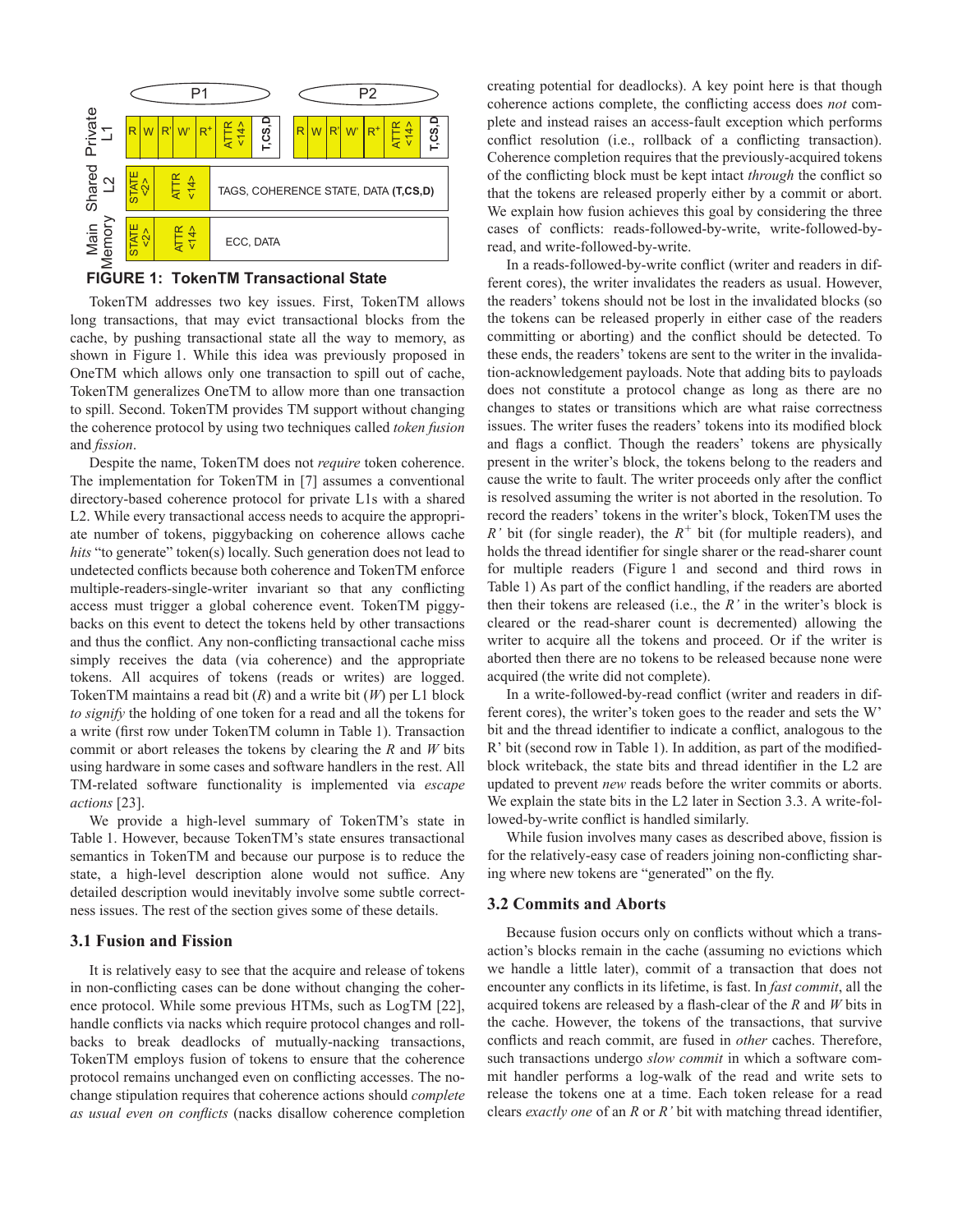|                                 |                                                                                                                                                                                                                                             | TokenTM                                                               | <b>LiteTM</b>              |                                                                       |  |  |
|---------------------------------|---------------------------------------------------------------------------------------------------------------------------------------------------------------------------------------------------------------------------------------------|-----------------------------------------------------------------------|----------------------------|-----------------------------------------------------------------------|--|--|
|                                 | <b>State</b><br>Interpretation                                                                                                                                                                                                              |                                                                       | <b>State</b>               | Interpretation                                                        |  |  |
| <b>Private L1</b>               | Local thread has transactionally read/<br>R/W<br>written to block<br>T'<br>$R'/W'$ with ID<br>Remote transaction <i>ID</i> has read/write<br>to block.<br>At least N remote transactional readers<br>$R+$ , count $(=\mathcal{N})$<br>exist |                                                                       | $T+Clean/$<br>$T+Modified$ | Local thread has transactionally read/<br>written to block.           |  |  |
|                                 |                                                                                                                                                                                                                                             |                                                                       |                            | At least one unknown remote transac-<br>tion has accessed block       |  |  |
|                                 |                                                                                                                                                                                                                                             |                                                                       |                            | No explicit tracking of multiple<br>remote transactional accesses.    |  |  |
| Shared L <sub>2</sub> ,         | Single reader (ID)                                                                                                                                                                                                                          | Transaction (ID) has read block                                       | Single-reader              | Some transaction has read block                                       |  |  |
| memory<br>(L1-evicted           | Multiple reader with<br>A total of N transactions (identities<br>unknown) have read block<br>count $N$                                                                                                                                      |                                                                       | Multiple-<br>reader        | Multiple readers (number and identi-<br>ties unknown) have read block |  |  |
| transac-<br>tional state.       | Single Writer (ID)                                                                                                                                                                                                                          | Transaction (ID) has written to block                                 | Single-Writer              | Some transaction has written to block                                 |  |  |
| <b>Four states</b><br>in $L2$ ) | Idle (encoded as multi-<br><i>ple reader</i> with $N = 0$ )                                                                                                                                                                                 | No transactional state for block has<br>overflowed from upper caches. | Idle                       | Same as TokenTM's state                                               |  |  |

**Table 1: TokenTM vs. LiteTM : Transactional state for Conflict Detection**

in the absence of which decrements the read-sharer count associated with an *R<sup>+</sup>* bit (token release uses coherence to contact all the sharers with  $R'$  and  $R^+$ ). Each token release for a write clears the *W, W'* and L2/directory state bits.

Though the blocks have moved from a transaction's cache, future conflicts on the blocks can be traced back to the transaction through the thread identifiers accompanying  $R'$  and  $W'$ , as long as there is only one reader. We call this case as a *fast abort*. If multiple readers have fused then only the read-sharer count is available and the identity of the readers is lost, requiring future conflicts to walk the logs of *all* the current transactions to identify the readers. We call this case as a *slow abort*. Because either cases of abort occur due to conflicts which cause tokens to be fused into nonlocal caches, flash-clear of the *R* and *W* bits is not possible. Consequently, a software abort handler releases the aborted transactions's tokens, similar to the commit handler.

# **3.3 Handling evictions**

One of TokenTM's key features is support for long transactions that spill out of the cache. As L1 blocks get evicted, any tokens they carry are held in the L1 directory (at L2) and in memory when evicted from L2. Each L2 and memory entry maintains two state bits providing four states — *single-reader*, either *idle* (no sharers) or *multiple-reader* (more than one reader), *writer*, and *overflow* of read-sharer count — along with the thread identifier/read-sharer count (Figure 1 and "Shared L2" rows in Table 1). It is easy to see that *R*, *W*, *R'*, *W'*, and  $R^+$  can be mapped to these states. The block's thread identifier or read-sharer count is held as is. As more *R*, *R'*, or  $R^+$  evictions occur (evictions are non-silent), the readsharer count goes up. Accesses from a transaction to its own previously-evicted blocks can be recognized using the identifier on the blocks and proceed without any questions of conflict. Because complete token information is available, conflicts on evicted blocks can be flagged. As in the case of in-cache conflicts, the thread identifier allows a *fast abort* in the *single-reader* case, whereas the *multiple-reader* case requires a *slow abort* (i.e., all log-walk to identify the conflicting transactions).

If a transaction evicts a transactional block then the transaction cannot perform a fast commit, so that a slow commit or an abort ensures that the state in the L2 and/or memory is cleared properly.

When the same transactionally-read block (i.e., *R*, *R'*, and  $R^+$ ) is evicted and accessed again multiple times, a new token is acquired and the block's read-sharer count increases. Each such new token is logged so it can be released at an abort or commit.

## **3.4 Handling OS interactions**

The remaining issues are OS interactions such as page migration, context switch, and thread migration in the middle of a transaction. Because the transactional state can be flushed all the way to memory and even to disk, page migration simply moves the page along with the transactional state. The key issue with context switch is that conflicts between the switched-in and switched-out threads should not go undetected. While evicted tokens or fused tokens  $(R', W', R^+)$  are accompanied by the identifier or count which detect conflicts, in-cache tokens (*R* and *W*) are not. Therefore, the *R* and *W* bits of the switched-in and switched-out threads cannot be distinguished. To address this issue, upon a context switch, TokenTM flash-ORs the *R* and *W* bits to the *R'* and *W'* bits, and sets the thread identifier. While *W* and *W'* cannot co-exist due to the implied conflict, TokenTM exploits  $R^+$  to ensure that  $R$  and *R'* are not both set. Thus, there is no flushing of the switched-out transaction's blocks (i.e., constant-time context switch). Finally, thread migration (preceded by a context switch) can occur without any problems. The blocks that are already accessed by the migrated thread are identified by the thread identifier which is preserved through the context switch, and access to other blocks require new tokens as usual.

### **3.5 State overhead**

While comprehensive in supporting all the desired features, TokenTM incurs state overhead at all the levels of the memory hierarchy (19 bits per block in L1, and 16 bits in L2 and memory). As mentioned in Section 1, TokenTM and other TMs [5] advocate stealing some of the ECC bits in memory to hold the transactional state which can then be retrieved in one access with the data. The idea is that while SECDED for 64 bits requires 8 bits, SECDED for 256 bits requires only 10 bits, thus sparing 22 bits for SECDED-protected transactional state. However, stealing as many as 16 bits weakens error protection (e.g., 16 bits are 25% of the 64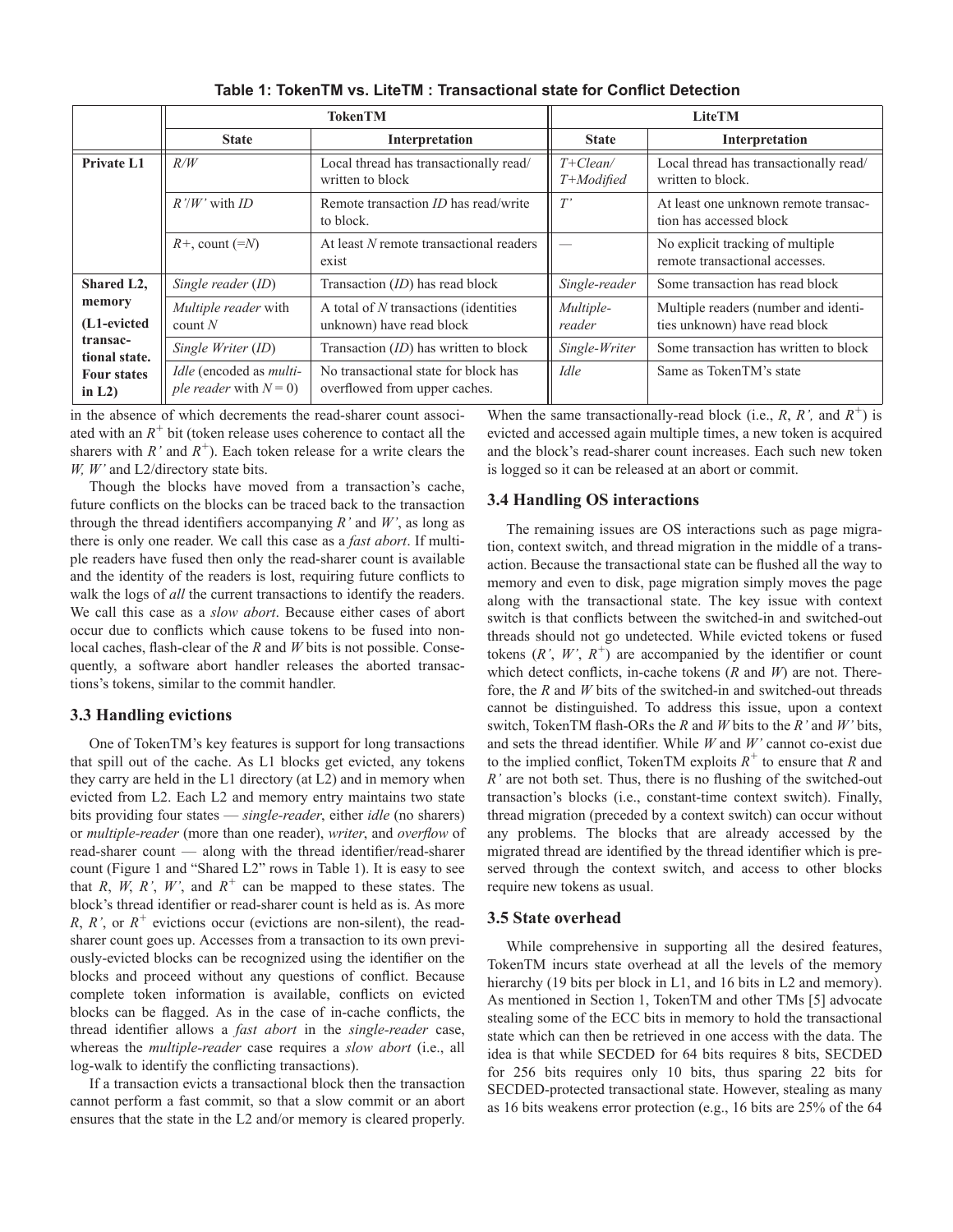|  |  | Table 2: TokenTM vs. LiteTM |
|--|--|-----------------------------|
|--|--|-----------------------------|

|                                     | <b>TokenTM</b><br>vs. LiteTM                                               | <b>Missing</b><br>information | LiteTM's compensation                                                                                                   | Performance impact on LiteTM                                                                                                                                     |
|-------------------------------------|----------------------------------------------------------------------------|-------------------------------|-------------------------------------------------------------------------------------------------------------------------|------------------------------------------------------------------------------------------------------------------------------------------------------------------|
| Private<br>L1                       | R, W, R',<br>$W, R^+$<br>and 14 bits<br>of count/id<br>$(19 \text{ bits})$ | R, W not<br>separate          | Approximate $W$ by Modified and $T$<br>(in hardware)                                                                    | Extra false conflicts — extra <i>fast-aborts</i> (conflict on $L1$ -<br>resident block); slow-aborts (conflict on evicted block)                                 |
|                                     |                                                                            | No thread id                  | <i>Self/all log-walk</i> for potential con-<br>flict — hit or miss to $T'$ (in software)                                | <i>self log-walk</i> overhead (no conflict) — <i>slow-commit</i> in<br>both TMs; all log-walk overhead (conflict) - fast-aborts<br>in TokenTM become slow-aborts |
| VS.<br>T, T'                        |                                                                            | No read-<br>sharer count      | Abort all but one reader for multi-<br>ple-reader conflict (in software)                                                | Extra aborts — extra <i>fast-aborts</i>                                                                                                                          |
| <b>Shared</b><br>$L2$ and<br>memory | 2 state bits<br>and 14 bits<br>of count/id                                 | No thread<br>id               | Self/all log-walk for potential con-<br>flict on evicted <i>single-reader</i> or<br>writer block (in software)          | <i>Self log-walk</i> overhead (no conflict) — slow-commit in<br>both TMs; all log-walk overhead (conflict) - fast-aborts<br>in TokenTM become slow-aborts        |
|                                     | VS.<br>2 state bits                                                        | No read-<br>sharer count      | Lazy clearing all log-walk for a<br>write's potential conflict on evicted<br><i>multiple-reader</i> block (in software) | All log-walk overhead — fast- or slow-commit depend-<br>ing on evictions in both TMs (no conflict); slow-aborts<br>in both TMs (conflict)                        |

SECDED bits per 64-byte blocks). Also, 16 bits per block is a significant overhead in absolute terms, equivalent to nearly doubling the tag array in a system with 40-bit physical addresses and 32-KB L1 and 8-MB L2.

## **4 LiteTM**

Recall from Section 1 that we propose *LiteTM* to reduce TokenTM's state overhead based on the key observation that readsharer counts and thread identifiers are not needed for conflict detection. Even to identify conflicting transactions, the state is not needed in a majority of cases (i.e., when the transactional state has not been evicted from L1). As such, we completely eliminate the counts and identifiers from the entire memory hierarchy. LiteTM decouples key parts of conflict handling for L1-evicted blocks; conflict detection is still in hardware but the conflicting transactions are identified in software using transactional logs. LiteTM employs only two state bits per block in L1, L2, and main memory, which are adequate for conflict detection in hardware. Because conflict detection is in hardware for all accesses, LiteTM provides strong atomicity.

To eliminate the read-sharer count, we observe that transactional read-shared blocks that both are evicted from multiple sharers' L1s *and* are involved in conflicts, which are detected by the count, are rare. To eliminate the thread identifier, which exists only in single-sharer cases (multi-sharer cases, instead, use the count), we observe that both uses of the identifier — to identify conflicting transactions involved in a conflict on an L1-evicted block and to allow a transaction to access its own blocks — are uncommon. The first use is uncommon because most conflicts occur for in-L1 cache blocks where the conflicting transactions are trivially identified (by the caches involved in the conflict). The second use is uncommon because repeated misses to the same block are rare within a transaction (i.e., locality holds). Finally, we replace TokenTM's  $R$ ,  $W$ ,  $R'$ ,  $W'$ , and  $R^+$  bits in the L1 with only  $T$  and  $T'$ bits by observing that we can leverage coherence for implicitly differentiating between reads and writes in the common case, without explicitly using *R* and *W*. We employ the novel idea that *conservatively but closely* approximates the *W* bit by combining L1 'Modified' state and the *T* bit.

In the rest of this section, we explain how LiteTM uses software

to handle the uncommon cases, for which TokenTM uses separate read and write bits, the count, and the identifier. Table 2 shows a high-level summary of these differences. As mentioned in Section 1, because TokenTM's state bits are fundamental to guaranteeing transactional semantics, naively shrinking TokenTM's state to fewer bits would violate correctness. LiteTM carefully compensates for the lost information.

# **4.1 Modifications to transactional state bits: T (transactional) bit in L1 and two bits in L2, memory**

While TokenTM uses *R* and *W* bits in L1, LiteTM merges read and write into a single *T* bit (transactional bit) (first row under LiteTM column in Table 1). As in TokenTM, a transactional read or write hit locally sets the *T* bit. If multiple readers concurrently get cache hits, then multiple *T* bits are set, as are multiple *R* bits in TokenTM. To detect conflicts, we need to infer that a given block was transactionally written using a single *T* bit and no *W* bit. To that end, we approximate *W* by considering modified blocks with the *T* bit set to be transactionally written. Thus, any request to the modified block gets a reply with the modified state and the *T* bit as part of the payload, allowing the requestor to detect the conflict and incur a fault.

Because Modified and *T* combination is a superset of *W*, the *Wapproximation* does not miss any real conflicts. However, false conflicts are possible but only in the following case: A block is non-transactionally modified, or transactionally modified and committed. Then a new transaction on the same core reads the block which becomes modified and transactional (i.e., approximated as a transactional write). Finally, a remote transaction reads the block, resulting in the abort. However, if the remote read occurs *before* the local read then there is no abort because the block would not be transactional at the time of the remote read. With even three or more read sharers, the chances of the local read occurring first and causing the false abort are low. Also, if there is no read sharing then there are no false aborts. Therefore, such false aborts are rare in general. We could have avoided the false aborts by confirming the conflict via a log-walk of the writer transaction. However, such log-walks are pure overhead for true conflicts, which are more common than false conflicts. Therefore, we do not perform this log-walk (first row in Table 2). Note that W-approximation does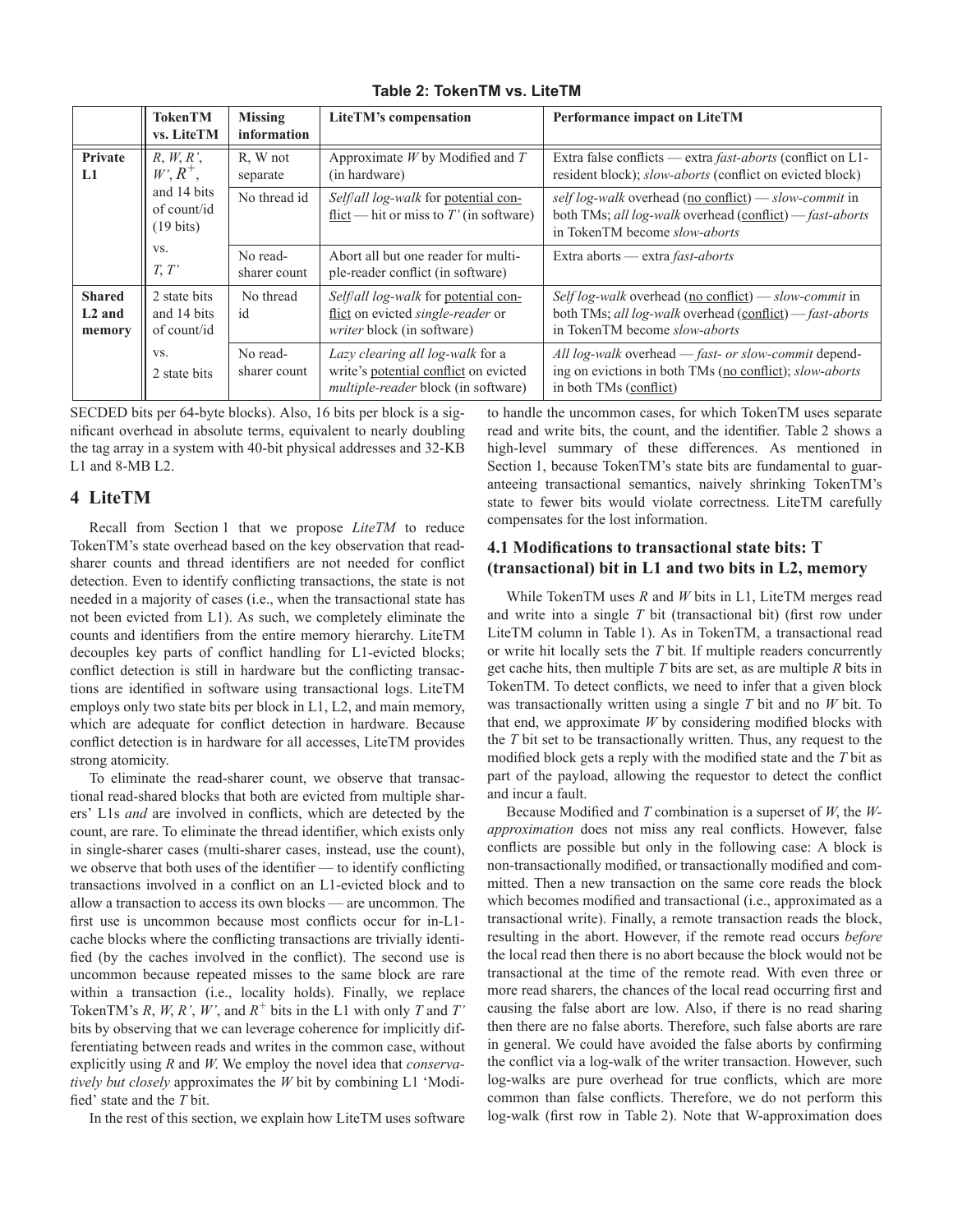not impact cache hits in any way (i.e., transactional write hits to modified blocks with or without *T* bit set proceed as in TokenTM).

W-approximation is recorded in the transactional state, called *writer-state*, in the L2 (and memory) whenever a modified L1 block with the T bit set is evicted or is fused upon a conflict. LiteTM's *writer-state* is similar to that of TokenTM's though TokenTM's state is exact. We explain fusion details next and eviction details in Section 4.4.

### **4.2 Modifications to Fusion:** *T'* **and log-walks**

To avoid coherence changes to handle conflicts, LiteTM employs fusion but with some modifications. First, reads-followedby-a-write conflicts in LiteTM (writer and readers on different cores) fuse the readers' tokens at the writer, as in TokenTM. However, LiteTM does not have read-sharer counts in the L1 and there is only a single *T'* bit to track exactly one reader's token (second and third rows in Table 1). Consequently, *all but one* reader are *always* aborted in this type of conflict so that either the writer or exactly one reader survives (third row in Table 2). Because conflicts involving multiple read-sharers are not common, LiteTM's extra aborts over TokenTM do not degrade LiteTM's performance by much.

Second, in write-followed-by-read conflicts, the usual modified-block writeback is accompanied with the *T* bit in the payload, allowing the transactional state in the L2 (and memory) to go to the *writer-state.* Just as TokenTM sets the *W'* bit in the reader's block, LiteTM sets the *T'* bit (second row in Table 1).

Accesses or miss requests to blocks with the *T'* bit set can neither differentiate whether the *T'* bit is from a read or a write, nor identify the transaction whose *T* bit was converted into the *T'* bit given that LiteTM does not have thread identifiers. Consequently, such an access raises a potential-conflict exception so that the exception handler performs log-walks of *all* the current transactions to determine whether there is a conflict. We discuss evictions of *T'* blocks in Section 4.4.

To avoid unnecessary all log-walks when the block is already in the accessor's read or write set (as appropriate), the accessor first performs a lower-overhead *self log-walk* of its own log and triggers an all log-walk only if the block is not in the accessor's read or write set (second row in Table 2). The log-walks are optimized to look up only the read set or the write set where appropriate (e.g., only the write set for self log-walk by a write) and to scan the log starting from the end to find the block sooner due to locality. Fortunately, such all log-walks are not frequent as they correspond to read-shared access to a previously-conflicted block, and hence do not degrade performance much.

Finally, there are some subtle details about log-walks. While one thread performs an all log-walk due to a conflict, other threads can continue concurrently and update their logs. Because all conflicts result in a fault and perform a retry, there is no risk of permanently missing a conflict. A new access, *N,* that conflicts with the faulting access, *F,* and intervenes or races with *F*'s log walk may be missed temporarily by the log walk. However, *N* would take coherence permissions away from *F* which upon retry, would coherence miss, fault again, do a log walk, and catch the missed conflict. To avoid unlikely, indefinitely-repeated retries, we stop all other threads after a fixed threshold on the number of retries (this condition did not occur in our runs).

## **4.3 Modifications to Commits and Aborts: Log-walks**

As in TokenTM, transactions that do not encounter any conflicts (hence, their tokens have not moved) undergo fast commits in LiteTM, whereas transactions that survive conflicts undergo slow commits. In the case of aborts, because there is no thread identifier in LiteTM, only in-cache conflicts on *T* blocks can identify the conflicting transactions and undergo fast aborts (i.e., no all logwalks). All conflicts on evicted blocks require all log-walks, as do in-cache conflicts on *T'* blocks, as discussed before.

#### **4.4 Modifications to handling evictions: Lazy clearing**

One key difference from TokenTM pertains to token release for L1-evicted blocks. Tokens in L1-evicted blocks are fused into the L2 which may spill into memory, as done in TokenTM. LiteTM's L2 and memory have two state bits per block to record the following states which are similar to TokenTM's states (Section 3.3) as well as the directory states in [4]: *idle*, *single-reader*, *writer*, and *multiple-readers* ("Shared L2" rows in Table 1). A clean, *T* or *T'* block that is evicted starts in the *single-reader* state in L2 and goes to the *multiple-reader* state if more such copies are evicted. If a modified, *T* block is evicted, the block enters the *writer-state* in L2. A modified, *T'* block cannot exist due to the implied conflict.

Because there is no identifier, a transaction cannot recognize its own evicted block in the *single-reader* or *writer* states and must perform a *self log-walk*. As discussed in Section 4.2, if the self logwalk determines that the appropriate token is not already held, then an all log-walk follows to identify the conflicting transactions (LiteTM in second last row in Table 2). Because transactions do not miss repeatedly on their own blocks, these log-walks are uncommon.

TokenTM combines idle and multiple readers cases into one state and uses the read-sharer count to separate the cases. In contrast, because LiteTM does not have the count, LiteTM's *idle* and *multiple-readers* must be separate states. Because *single-reader* and *writer-state* imply only one sharer that has evicted the corresponding block, any commit or abort that tries to clear these states must be from that sharer and hence can proceed. In the case of *multiple-reader* state, however, only the last sharer's commit or abort can clear the states. But because there is no count in LiteTM, the last sharer cannot be distinguished from the rest. Consequently, *all* clearings of the *multiple-reader* state are ignored by the hardware, causing the read sharers to leave behind this state.

When a conflicting access occurs due to this left-behind state, LiteTM employs *lazy clearing* which performs an all log-walk to determine whether the previous sharers still exist. If so, there is a true conflict requiring an abort, and if not, the state is cleared allowing the access to proceed (last row in Table 2). Note that if there is a non-conflicting access (i.e., a read) to the left-behind *multiple-reader* state, the access can proceed without any lazy clearing or log-walks. Fortunately, conflicts with multiple L1 evicted readers, and hence lazy clearings, are uncommon.

There are two correctness issues: a minor one with self logwalks and a major one with lazy clearing. The issue with self logwalks involves the retry semantics of faults. Self log-walks may evict the block for which the log-walk was triggered. Such evictions would cause another self log-walk upon retry, potentially resulting in a livelock. We resolve this issue by touching the block at the end of the self log-walk to bring the block into L1. In rare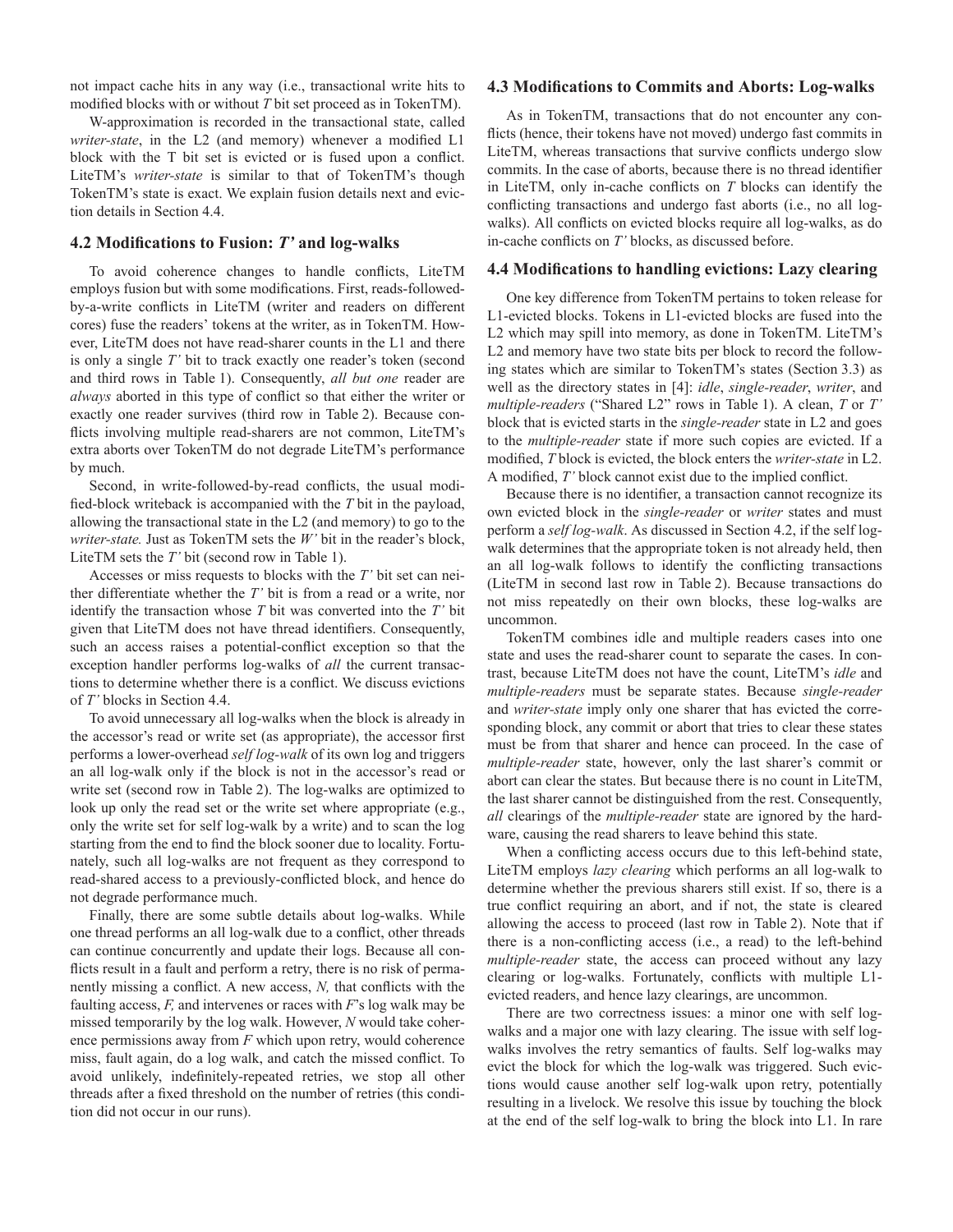cases, a concurrent conflicting access may steal the block's coherence permissions away between the touch and retry, in which case the retry would fault. Repeated occurrences of such stealing is possible, though extremely rare, and would be caught by our retry threshold.

The major correctness issue with lazy clearing involves a race. It is possible that *after* the all log-walk checks a transaction's log and does not find the block in the read set, but *before* the state is cleared, the transaction may read miss on the block and proceed with the read as the state is *multiple-reader*. Then, the state clearing would be incorrect. This issue does not arise in TokenTM because TokenTM's log-walks decrement the read-sharer count while new readers increment the count. Increments and decrements are commutative, unlike setting and clearing, so that a reader's increment can come before or after a log-walk's decrement without making the count incorrect.

One option is to stop all other threads during such a lazy clearing but this option would be slow. Another option is to use an extra state bit per block in L2 and memory so that a lazy clearing starts by changing to *busy* state. Access to a *busy* block triggers a potential-conflict exception whose service is serialized after the lazyclearing. Because this option increases the state overhead from 2 bits to 3 bits per block, we explore a third option by observing that only a few blocks undergo lazy-clearing at any given moment (e.g., 3-4). Therefore, we employ a few buffers, called *busy buffers*, in the L2 and memory controller to hold the blocks' addresses. The buffers are common to all the threads of a process. Lazy clearing starts by placing the block address in the buffer and removing the address upon exit. Misses that address-match on a buffer trigger potential-conflict exceptions which are serialized after the lazy clearing in software (without any hardware stalling). For the rare case of exceeding the number of buffers, we employ a single counter for a process, called *busy counter*, to track the excess lazy clearings. Any miss that encounters a non-zero *busy counter* triggers a potential-conflict exception irrespective of address-match on a buffer, and is serialized after all the current lazy clearings.

#### **4.5 Modifications to handling OS Interactions**

Any context switch in the middle of a lazy clearing, though rare, must preserve the busy buffers and busy counter for correct operation upon resumption. Thus, the buffers and counter are part of the process state. To reduce the amount of the process state, only the sum of the busy counter and the number of non-empty busy buffers is saved. Upon resumption, the sum is loaded into the busy counter. Thus, in this rare case, all misses trigger potential-conflict exception until all the resumed lazy clearings are complete and the *busy counter* goes to zero. Note that because of the replay semantics of conflicting accesses as discussed in Section 4.2, there is no risk of missed conflicts while a transaction is switched out.

LiteTM handles mid-transaction page migration similar to TokenTM but deals with mid-transaction thread migration differently. While TokenTM leverages  $R^+$  to guarantee that R and R' are not both set (Section 3.4), LiteTM does have an  $R^+$ -equivalent to give the same guarantee for *T* and *T'*. Therefore, the switched-out thread performs a self log-walk in LiteTM and flushes the transactional blocks to memory, so that conflicts with the switched-in thread are detected correctly. Because context switches are rare, such flushing being slow may not be a concern.

## **4.6 Multithreaded hardware support**

LiteTM can support multithreaded cores by replicating the *T* bits per hardware thread context while continuing to keep a single *T'* bit per block. Each transaction can infer the existence of other transactional accesses via *T'* (remote) or *T* (another local context). In TokenTM's case, though it has thread identifiers, the identifiers are used for tracking transactional accesses solely from remote cores and not from local contexts. As such, even TokenTM has to replicate its *R/W* bits for each context. As in LiteTM, TokenTM need not replicate *R'*, *W'*, and the attribute bits for each context.

#### **4.7 LiteTM's generality**

LiteTM decouples key parts of conflict handling for L1-evicted blocks; conflict detection is in hardware but the conflicting transactions are identified in software using transactional logs. This decoupling is fundamental and can be applied to other unbounded HTMs using per-block state. For instance, LiteTM can eliminate OneTM-concurrent's thread identifiers [6]), and VTM's identifiers (i.e., pointers to XSW in XADT) and implicit counts (i.e., number of entries in XADT) [24].

### **4.8 State overhead**

LiteTM needs only two state bits per block in L1, L2, and main memory, while TokenTM needs at least 16 bits. Assuming that the ECC memory bits are stolen to hold transactional state, this overhead corresponds to only 3.3% of the 64 SECDED bits per 64-byte block compared to TokenTM's 25%. Also, LiteTM's two bits add about 12% to the tag entries compared to TokenTM's overhead of nearly 100%.

To reduce the state overhead even beyond LiteTM, we experimented with a LiteTM variant that has one state bit per L1 block in L2 and memory. Because the bit cannot distinguish between transactional reads and writes, and single and multiple readers, this variant employs self and all log-walks to make these distinctions. The bit is lazy-cleared, if possible, upon a potential conflict. We show this variant's performance in Section 6.1. Another variant is to have *R*, *W*, *R'*, *W'* in L1 (and two state bits per block in L2 and memory) which would reduce L1 overhead from 19 bits to 4 bits, as compared to TokenTM. This variant may be acceptable because L1 is a custom structure unlike main memory. However, because W-approximation works well in practice, this variant does not offer any major advantages over the original LiteTM. We emphasize that the bulk of the state reduction comes from removing the thread identifier and sharer count, and not from collapsing *R* and *W* into *T*.

# **5 Methodology**

To evaluate our ideas, we implement LiteTM in the Wisconsin GEMS HTM simulator [21] which uses Simics [20] to perform full-system simulations. We simulate a SPARC-based multicore running Solaris 10. Table 3 summarizes the parameters of the simulated system. Using GEMS's user-level exception handlers, we faithfully capture all the cases requiring self log-walks, all logwalks, lazy clearing, slow-commits, fast-aborts, and slow-aborts.

We use STAMP with the smallest input dataset [9] (many benchmarks do not scale beyond 4 cores with larger datasets, which also slow down simulations). Table 4 characterizes the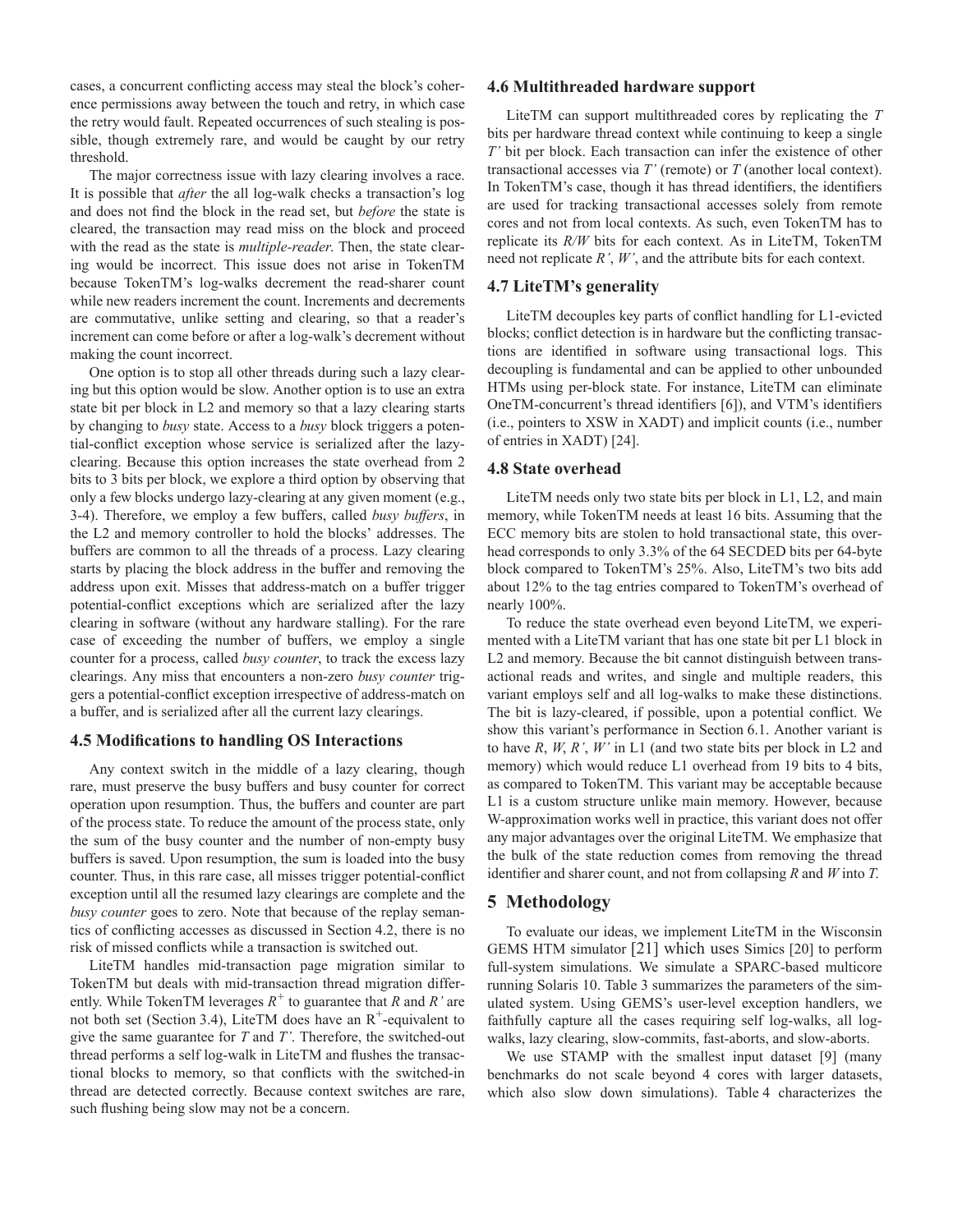#### **Table 3: Hardware parameters**

| Processors            | 8, 1 GHz, in-order issue                                                                                                  |
|-----------------------|---------------------------------------------------------------------------------------------------------------------------|
| Private L1            | 32K, 4-way, 64 byte blocks, 1-cycle latency                                                                               |
| Shared L <sub>2</sub> | 8M, 8-way, 64 byte blocks, 34-cycle latency                                                                               |
| Memory                | 8 GB, 448-cycle latency                                                                                                   |
| Coherence             | Directory MOESI with full bit-vector sharer list                                                                          |
| TokenTM               | <i>n</i> state bits $+ 14$ bits of thread id/sharer count per<br>block in L1 ( $n = 5$ ) and in L2 and memory ( $n = 2$ ) |
| LiteTM                | 2 state bits per L1 block in L1, L2, memory $+4$<br>busy buffers $+1$ busy counter                                        |

benchmarks showing the fraction of TokenTM's execution time spent in transactions (*%xact time*), the length of transactions expressed quantitatively as the number of instructions per transaction (*#instrs/xact*) and qualitatively (*xact length*), and the amount of contention expressed quantitatively as the ratio of number of aborts to number of commits in TokenTM (*#aborts/#commits*) and qualitatively (*contention*). These data mostly match the STAMP paper [9] and show that STAMP covers a wide spectrum of transactional behavior (i.e., evictions, read-sharing instances, and conflicts), even for the small dataset, providing confidence in the generality of our results. Because we compare LiteTM against TokenTM, we validate TokenTM's performance obtained by us against the TokenTM paper [7]. In the column *TokenTM vs. LogTM-SE*, we show TokenTM's performance normalized to that of LogTM-SE with 2K-bit Bloom filters (2Hx3 in [7]). On average, TokenTM performs 42% better than LogTM-SE (not shown). The numbers agree with the TokenTM paper [7] and show that Bloom filter saturation (Section 2) hurts performance, justifying TokenTM's "full-map" approach of per-block transactional state without hashing. In the last column (*TokenTM vs. Single*), we show TokenTM's speedups on 8 cores over single-thread runs to confirm that TokenTM scales well over at least a modest number of cores.

The benchmarks with long transactions and high contention (e.g., *yada*, *bayes,* and *labyrinth*) perform better if the oldest conflicting transaction is chosen to survive the abort, as proposed in [8] to alleviate the problem of "the starving elder". For uniformity, we apply this policy to all the benchmarks. In LiteTM, we apply this policy also to abort of all but one L1-resident read-sharer (Section 4.2). To account for statistical variations (e.g., the randomized back-off delay for a transaction relaunch after an abort for reducing repeated conflicts [8]), we use enough randomly-perturbed runs to achieve 95% confidence [2].

### **6 Experimental Results**

LiteTM eliminates TokenTM's read-sharer count and the thread identifier to reduce the state overhead from 16 bits per L1 block to 2 state bits. To compensate for this missing information, LiteTM perform parts of conflict detection in software for L1-evicted blocks. That is, conflict detection is still in hardware using the state bits but the conflicting transactions are identified in software by walking transactional logs. In doing so, LiteTM incurs some performance overhead. Therefore, we begin with a performance comparison of LiteTM against TokenTM. We then explain the performance numbers by quantifying the number of self and all log-walks and their extra work, and by providing breakdowns of fast and slow commits and aborts.

#### **Table 4: Benchmarks**

| Bench-<br>mark    | $\frac{1}{2}$ $\frac{1}{2}$ | ime<br>#instrs<br>xact | xact length | #commits<br>#aborts | contention | TokenTM vs.<br>LogTM-SE | TokenTM<br>vs. Single |
|-------------------|-----------------------------|------------------------|-------------|---------------------|------------|-------------------------|-----------------------|
| ssca2             | 13                          | 13                     | short       | 0.01                | low        | 1.01                    | 5.6                   |
| k-means-<br>low   | 7                           | 106                    | short       | 0.03                | low        | 0.99                    | 3.5                   |
| k-means-<br>high  | 11                          | 106                    | short       | 0.07                | low        | 1.02                    | 3.1                   |
| intruder          | 56                          | 187                    | short       | 1.25                | med        | 1.11                    | 2.6                   |
| genome            | 61                          | 1209                   | med.        | 0.11                | low        | 1.05                    | 4.0                   |
| vacation-<br>low  | 92                          | 1640                   | med.        | 2.78                | high       | 1.38                    | 4.4                   |
| vacation-<br>high | 92                          | 2218                   | med         | 2.56                | high       | 1.46                    | 4.1                   |
| yada              | 97                          | 5715                   | long        | 1.17                | med        | 2.36                    | 2.5                   |
| bayes             | 91                          | 39213                  | long        | 1.82                | high       | 2.19                    | 2.7                   |
| labyrinth         | 99                          | 147515                 | long        | 3.86                | high       | 2.72                    | 2.0                   |

#### **6.1 LiteTM performance**

In Figure 2, we compare LiteTM's performance to that of TokenTM. Both the LiteTM 1-bit variant (Section 4.8) and HTM-STM hybrids have only one bit per L1 block in L2 and memory which is half the state overhead of LiteTM. (Hybrids need one bit to ensure isolation among hardware and software transactions, and among transactions and non-transactions (i.e., strong atomicity) [5].) Therefore, we include these two TMs in this comparison with one twist: Because we do not have access to a fully-optimized hybrid, we use a hybrid variant which provides an upper bound on hybrid's performance. In hybrids, transactions switch from HTM to STM when a transactional block is evicted. In our variant, hardware transactions use TokenTM, whereas software transaction perform a single extra memory write to a globally-shared hash table whenever a new token is obtained (i.e., the first transactional access to a block). We do not impose any other overheads on software transactions upon commit or abort (e.g., to clear the hash table). Because software transactions perform at least one write to a globally-shared hash table to update read sets and write sets for conflict detection (in reality, STMs incur more memory accesses to update other structures such as per-transaction private read/write set and undo log [1]), our variant provides an upper bound on hybrids' performance.

Figure 2 shows the performance of LiteTM, LiteTM 1-bit variant, and hybrid upper-bound variant normalized to that of TokenTM. The X axis shows the benchmarks in the order of primarily increasing transaction length and secondarily increasing contention (Table 4). This ordering clearly shows trends across benchmarks. LiteTM incurs 4% average degradation over TokenTM with the worst degradation of about 10% for *bayes*. LiteTM-1-bit incurs significantly higher average (24%) and worstcase (72%) degradation than LiteTM. LiteTM-1-bit requires numerous self and all log-walks to distinguish between transac-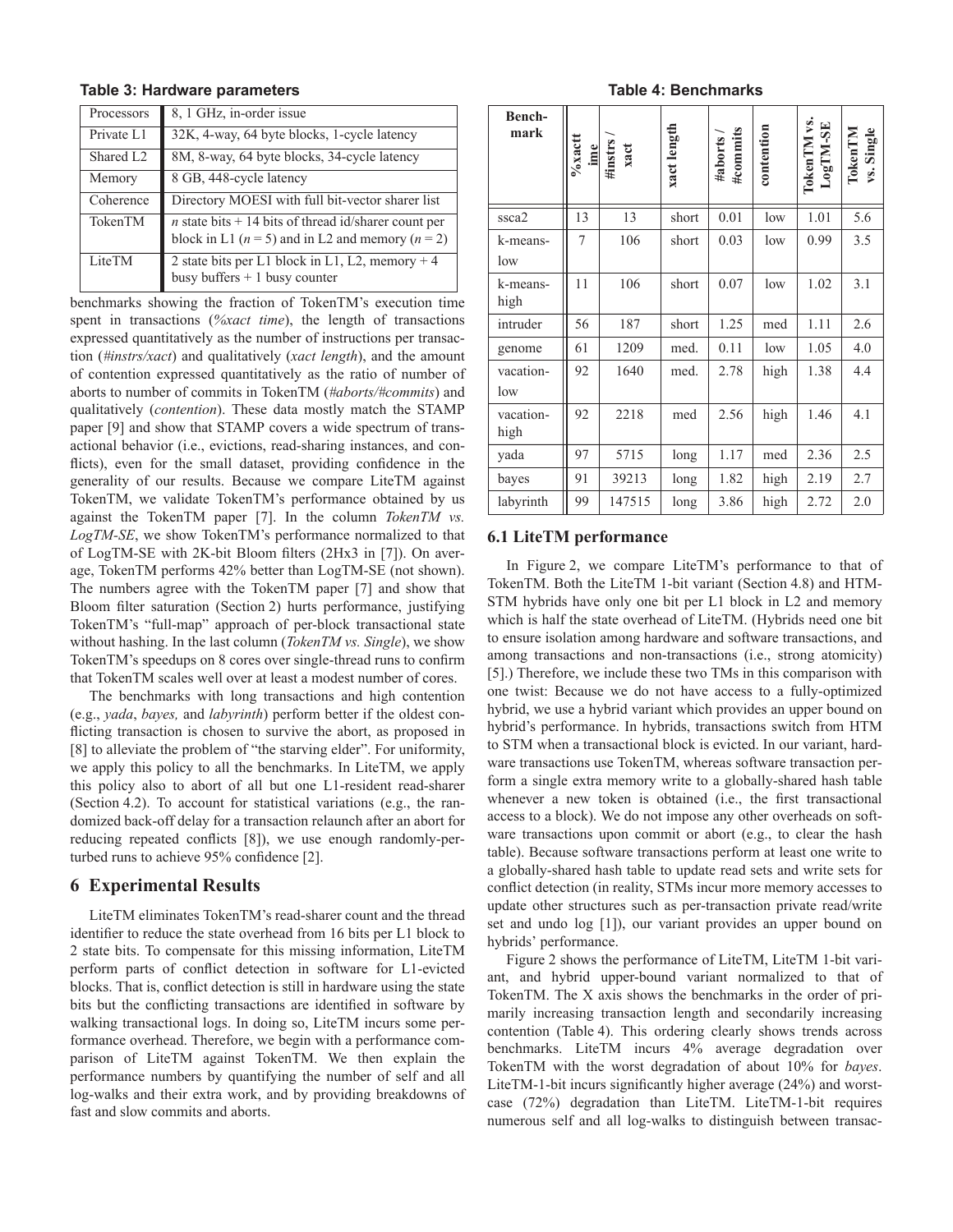

**FIGURE 2: LiteTM Performance**

tional reads and writes, and single and multiple readers, whereas LiteTM uses its two state bits to make the distinction (Section 4.4). Hybrid-bound incurs 44% average degradation over LiteTM. This degradation comes from hybrids' software conflict detection on *every* access of software transactions whereas LiteTM incurs logwalks only for L1-evicted blocks, as mentioned in Section 1. Given that both LiteTM-1-bit and hybrids need one state bit per block, these results justify the use of two state bits in LiteTM. Combining TokenTM's speedups over LogTM-SE from Table 4 and LiteTM's slowdowns over TokenTM, LiteTM performs 36%, on average, better than LogTM-SE, maintaining TokenTM's performance advantage over LogTM-SE.

Finally, LiteTM's degradation mostly increases as transaction length and contention increase across benchmarks (from left to right). Longer transactions and higher contention result in more evictions and conflicts which require the use of thread identifier and read-sharer count triggering more log walks and hence incurring higher performance degradation in LiteTM. The main outlier is *labyrinth* which degrades less than *yada* and *bayes* despite having higher contention and longer transactions. Because of *labyrinth's* extremely long transactions and high contention (Table 4), TM's optimistic execution incurs significant overhead — aborts and back-off time for relaunch after aborts (Section 5). We tried turning off back-off which led to starvation due to excessive aborts. Compared to this high overhead, LiteTM's additional overhead is relatively small, resulting in less degradation for *labyrinth* as compared to those for *yada* and *bayes*. The trend of increasing degradation from left to right also holds, albeit with more outliers, for LiteTM-1-bit and hybrid-upper-bound.

We ran LiteTM on 16 cores with a slight implementation variant of the W-approximation. The degradations over TokenTM were statistically similar to those of the 8-core runs (not shown). We also experimented with adding *R*, *W*, *R'*, and *W'* bits to LiteTM and saw less than 5% improvement in performance.

# **6.2 LiteTM performance analysis**

The key explanation for LiteTM performing close to TokenTM is as follows. LiteTM's self and all log-walks with lazy clearing compensate for the loss of information in terms of separation of reads and writes, read-sharer count, and thread identifier (Table 2).

LiteTM's log-walks not only increase the amount of compute work, but also (1) replace transactional data with log data causing more slow-commits (commit after eviction) and slow-aborts (conflict on block evicted by multiple read sharers); and (2) stretch transactions' life times and induce more conflicts (i.e., log-walks delay token release keeping blocks in transactional state longer). However, as stated before, the cases requiring the information and, consequently, the log-walks are uncommon. Hence, the log-walks' performance overhead is low. Accordingly, we quantify how often these pieces of information are needed and the number of logwalks in Section 6.2.1, and the number of extra slow commits and aborts in Section 6.2.2.

#### **6.2.1 Log-walks**

Recall that (1) TokenTM uses the thread identifier to recognize a transaction's own blocks that either are fused in another cache (Section 3.1) or are evicted from L1 (Section 3.3), and to identify the transactions involved in conflicts on evicted blocks (Section 3.3); (2) TokenTM uses the read-sharer count to determine conflicts on read-shared blocks (Section 3.3); and (3) LiteTM approximates *W* as a combination of modified state and *T* (Section 4.1). Table 5 quantifies how often (1) these uses occur which require self and all log-walks with lazy clearing, and (2) Wapproximation is inaccurate and induces false aborts. The table shows the misses to a transaction's own blocks as a percent of all transactional misses (*%miss to own block*), the out-of-cache aborts due to conflicts on evicted blocks as a percent of all aborts (*%outof-cache abort*), the conflicts on read-shared L2 blocks which have been evicted from more than one sharer's L1 — true conflicts and false conflicts requiring lazy clearing — as percent of all conflicts (*%conflict on L2 rd-shared*), and the false aborts due to W-approximation as percent of true aborts (*%false abort*).

We see that *% miss to own block* and *% out-of-cache aborts*, which together correspond to use of thread identifier in TokenTM, are low, confirming that repeated misses to the same blocks and conflicts on L1-evicted blocks are rare. *% conflicts on L2 rd-shared block*, which corresponds to the use of read-sharer count in TokenTM, is low, confirming that conflicts involving multiple L1 evicted read-shared blocks are rare. For the most part, only the benchmarks with higher contention and longer transactions *yada*, *bayes,* and *labyrinth* (Table 4) — have significant quantities, as expected. LiteTM replaces the identifier and count, respectively, with self log-walks and all log-walks with lazy clearing, which, consequently, are infrequent. We also see that *% false aborts* is low implying that the W-approximation is rarely inaccurate. The number of self and all log-walks per committed transaction (*#self + all log-walk / #commit*) reconfirm that the self and all log-walks are mostly infrequent with the self log-walks occurring more often than the all log-walks. *labyrinth* with its numerous self log-walks is an exception. However, *labyrinth's* log-walks do not degrade performance as they are amortized over the extremely long transactions (Table 4). Across the benchmarks, however, each instance of the log-walks scan many addresses as shown by the number of addresses per self log-walk and all log-walk, respectively, in the last two columns in Table 5 (*self log length* and *all log length*). The high log-walk volume, especially of the more-often-occurring self log-walks, increases the compute work, degrading LiteTM's performance. The volume also results in evictions inducing extra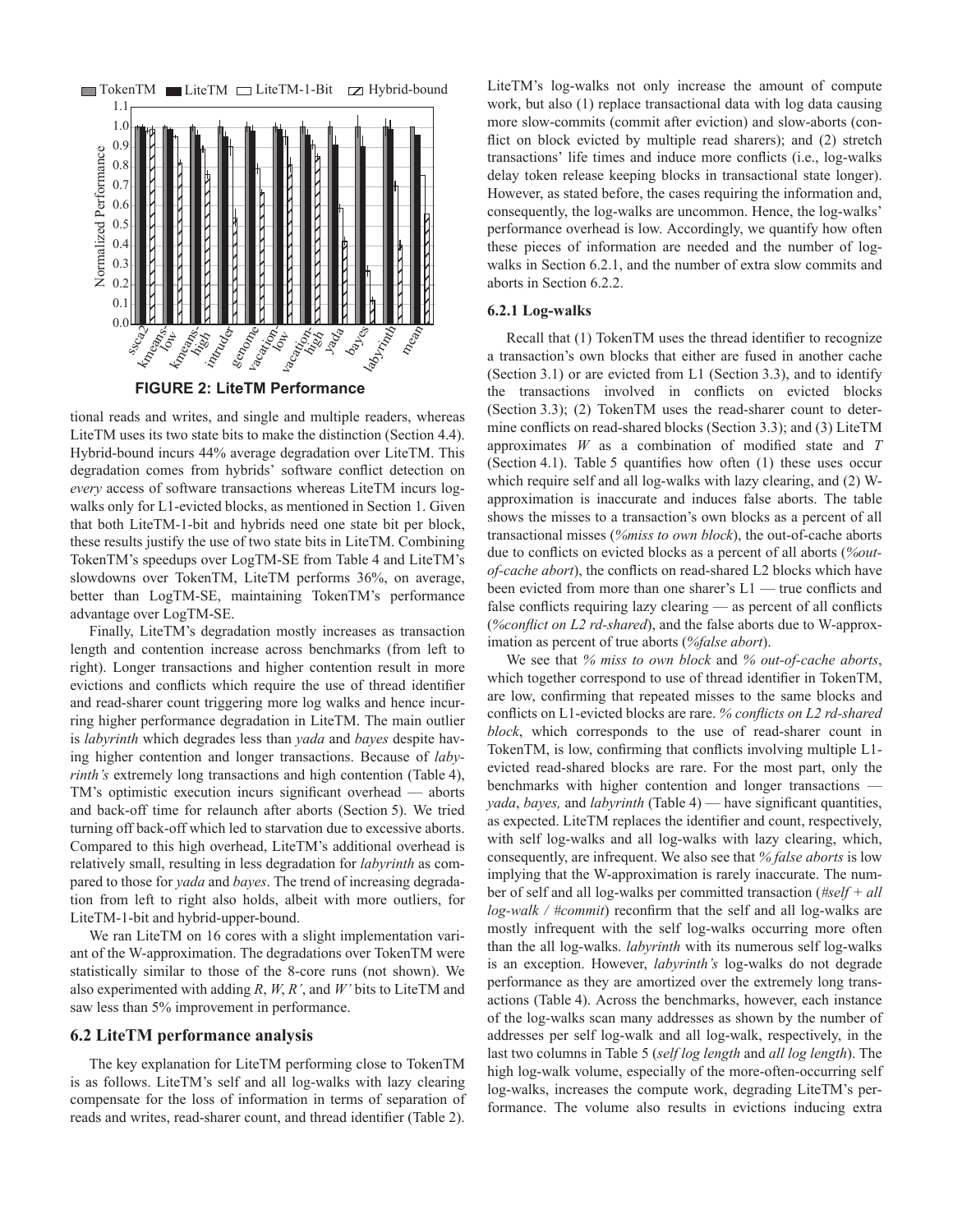| Bench-<br>marks   | own block<br>$\%$ miss to | % out-of-cache<br>abort | % conflict on<br>L2 rd-shared | % false<br>abort | $#self + all$<br>log-walk<br>#commit | self log length | all log<br>length |
|-------------------|---------------------------|-------------------------|-------------------------------|------------------|--------------------------------------|-----------------|-------------------|
| ssca2             | 0.04                      | $\boldsymbol{0}$        | $\overline{0}$                | $\overline{0}$   | ${\sim}0$                            | $\overline{2}$  | $\mathbf{0}$      |
| k-means-<br>low   | 0.16                      | $\boldsymbol{0}$        | $\mathbf{0}$                  | $\mathbf{0}$     | $\sim 0$                             | 3.3             | $\mathbf{0}$      |
| k-means-<br>high  | 0.24                      | $\mathbf{0}$            | $\overline{0}$                | $\mathbf{0}$     | ${\sim}0$                            | $\overline{4}$  | $\mathbf{0}$      |
| intruder          | 0.4                       | 0.04                    | 0.04                          | $\mathbf{0}$     | $\sim 0$                             | 22              | 34                |
| genome            | 0.39                      | $\boldsymbol{0}$        | 0.65                          | 2.5              | $0.02 +$<br>$\sim 0$                 | 17              | $27\,$            |
| vacation-<br>low  | 0.01                      | $\boldsymbol{0}$        | 0.36                          | $\mathbf{0}$     | $\sim 0$                             | 28              | 36                |
| vacation-<br>high | 0.05                      | 0.03                    | 0.40                          | $\mathbf{0}$     | $0.02 +$<br>0.01                     | 38              | 54                |
| yada              | 2.3                       | 0.8                     | 0.5                           | 0.9              | $0.3 + -0$                           | 97              | 102               |
| bayes             | 6                         | 1.1                     | 1.9                           | 0.3              | $3.9 +$<br>0.08                      | 162             | 327               |
| labyrinth         | 15                        | 5.6                     | 2.5                           | 0.1              | $58 +$<br>0.94                       | 272             | 1408              |

**Table 5: Log-walks**

slow-commits and slow-aborts, and stretches transactions' life times inducing more aborts. We analyze these effects next.

#### **6.2.2 Commits and aborts**

Table 6 compares TokenTM and LiteTM in terms of the ratio of number of all aborts to number of all commits (*#aborts / #commits*), the percent of slow commits over all commits (*%slow-commits*), and the percent of slow aborts over all aborts (*%slowaborts*). Comparing the abort-to-commit ratios in TokenTM and LiteTM, the benchmarks with relatively more log-walks (*#self + all log-walk / #commit* in Table 5) — *bayes* and *labyrinth —* have more aborts (the two TMs have the same number of commits). The increase in aborts is due to the stretching of the transactions' lifetimes. *yada* is an exception with many log-walks but fewer aborts. Instead of more aborts, *yada* incurs more back-off delay for relaunch after abort (Section 5). *k-means low*, *vacation low,* and *vacation high* are exceptions in the opposite direction: relatively few log-walks but many more aborts. The increase in the percent of aborts appears to be large for *k-means low* because the absolute number of aborts is small, as confirmed by the small performance degradation (Figure 2). In *vacation low* and *vacation high*, the extra aborts are due not to the log-walks but include the aborts of all-but-one L1-resident read-sharer involved in a conflict (Section 4.2). These all-but-one aborts serialize the read-sharer inducing even more conflicts in these high-contention benchmarks (*#aborts/#commits* in Table 4).

Comparing the percent of slow-commits in TokenTM and LiteTM, the benchmarks with relatively more log-walks — *yada*, *bayes,* and *labyrinth* (Table 5) — evict many transactional blocks leading to slow commits which contribute to their performance

#### **Table 6: Commits and aborts**

| <b>Benchmark</b>     | <b>TokenTM</b>      |                                   |                  | <b>LiteTM</b>       |                        |                      |  |
|----------------------|---------------------|-----------------------------------|------------------|---------------------|------------------------|----------------------|--|
|                      | #commits<br>#aborts | commits<br>$-$ <i>A</i> 0[89 $\%$ | $\%$ slow-       | #commits<br>#aborts | commits<br>$-v$ oslow- | $\%$ slow-<br>aborts |  |
| ssca2                | 0.01                | 0.4                               | $\mathbf{0}$     | 0.01                | 0.5                    | $\boldsymbol{0}$     |  |
| k-means low          | 0.03                | 2.1                               | $\mathbf{0}$     | 0.04                | 2.7                    | $\overline{0}$       |  |
| 0.07<br>k-means high |                     | 2.87                              | $\theta$         | 0.08                | 2.9                    | $\boldsymbol{0}$     |  |
| intruder             | 1.3                 | 31                                | $\mathbf{0}$     | 1.4                 | 33                     | 0.04                 |  |
| genome               | 0.1                 | 3.1                               | $\mathbf{0}$     | 0.1                 | 9.2                    | $\overline{0}$       |  |
| vacation low         | 2.8                 | 38                                | $\mathbf{0}$     | 3.1                 | 54                     | $\boldsymbol{0}$     |  |
| vacation high        | 2.6                 | 33                                | $\mathbf{0}$     | 2.9                 | 56                     | 0.03                 |  |
| yada                 | 1.2                 | 15                                | $\sim 0$         | 1.1                 | 30                     | 0.8                  |  |
| bayes                | 1.8                 | 17                                | $\sim 0$         | 2.7                 | 38                     | 1.1                  |  |
| labyrinth            | 3.9                 | 26                                | $\boldsymbol{0}$ | 5.3                 | 95                     | 5.6                  |  |

degradation (Figure 2). Though *labyrinth* has the largest increase in slow commits, its basic optimistic execution overhead, as discussed in Section 6.1, dwarfs its slow-commit overhead. *vacationlow* and *vacation-high* are exceptions which have more slow commits but relatively few log-walks (*#self+all log-walk / #commit* in Table 5). These two benchmarks' extra aborts (discussed above) imply more conflicts which lead to more slow-commits because transactions that survive conflicts undergo slow-commits (Section 3.2). However, because the aborts far outnumber the commits in these benchmarks (Table 6), the abort overhead dwarfs the extra slow-commit overhead so that overall performance degradation is not much (Figure 2). Finally, we see that slow-aborts are infrequent in both TokenTM and LiteTM.

#### **6.3 Sensitivity to number of busy buffers**

Recall from Section 4.4 that LiteTM uses busy buffers and a busy counter to handle races between log-walks for lazy clearing and transactional accesses. In Figure 3, we show LiteTM's performance varying the number of buffers as four (same as Figure 2, see Table 3) and zero normalized to that of TokenTM. With no buffers, a non-zero busy counter implies that a lazy clearing is underway and flags *all* misses during a lazy clearing to be serialized after the lazy clearing, under the conservative assumption that the misses are to the block being lazy-cleared.



**FIGURE 3: Sensitivity to number of busy buffers**